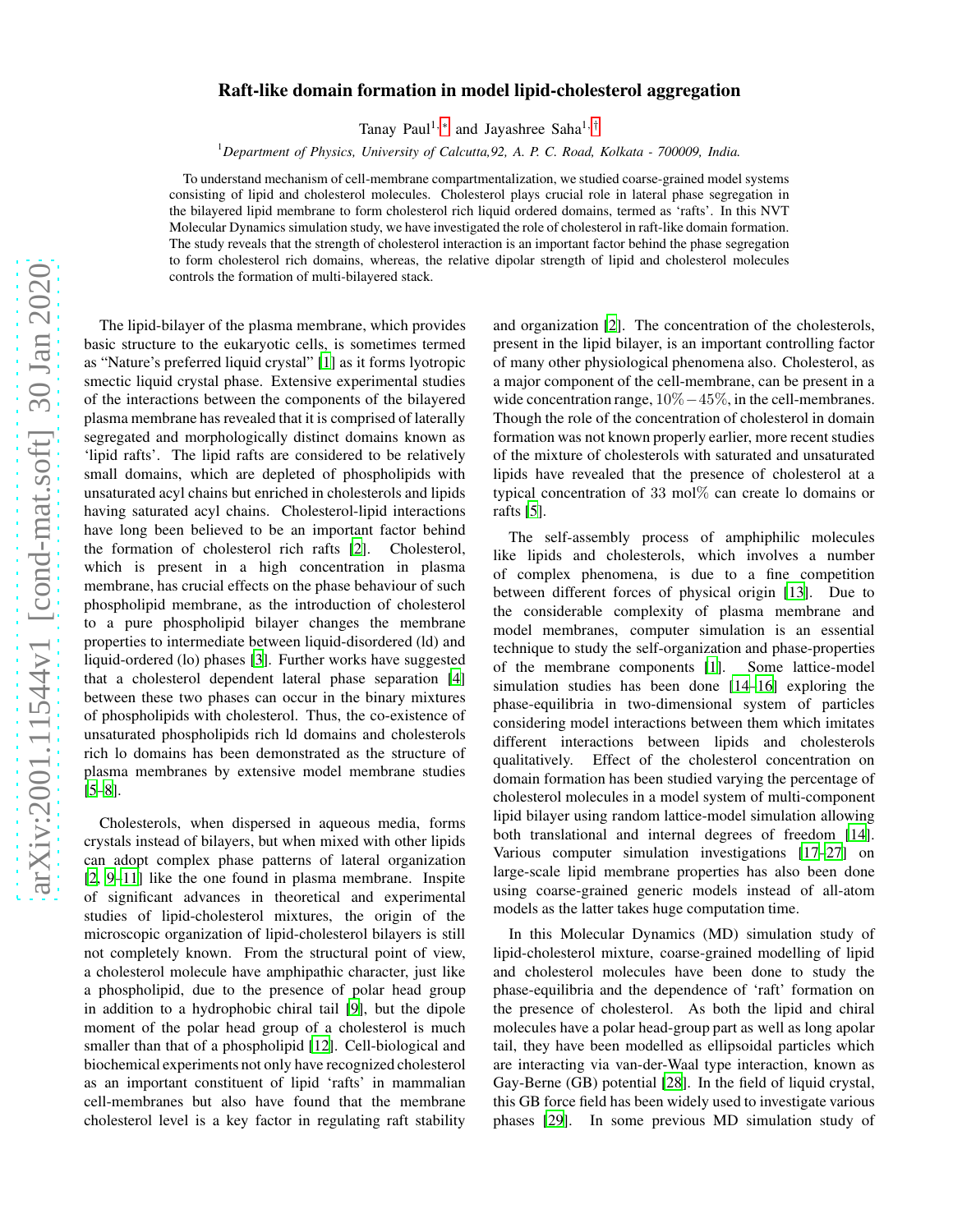lipid bilayers [\[25](#page-5-3)[–27\]](#page-5-0) also, GB ellipsoids have been used to model large length-scale properties. In our model, the polar interaction between two lipid molecules or two cholesterol molecules or one lipid and one cholesterol molecule has been taken as simply dipole-dipole interaction. More over, as cholesterol molecules are chiral in nature, two cholesterol molecules have been considered as interacting via a model chiral interaction [\[30\]](#page-5-4). Thus a lipid molecule has been modelled as an achiral ellipsoidal molecule of length to breadth ratio 3 : 1 and a cholesterol molecule has been modelled as a polar chiral molecule of ellipsoidal shape and of same size, with a point dipole embedded at  $0.5\sigma_0$  distance from one end of both type of molecules,  $\sigma_0$  being the breadth of the molecules. Direction of the dipole is fixed at 90° with respect to the molecular long axis, as the preferential direction of the dipolar head-groups of the lipid particles constituting bilayered membrane is to lie on the plane of the bilayer [\[31](#page-5-5)].

Thus two such lipid molecules and one lipid with another cholesterol molecule interact between them via the pair potential given by,

$$
U_1(\vec{r}_{ij}, \hat{u}_i, \hat{u}_j) = 4\epsilon(\hat{r}_{ij}, \hat{u}_i, \hat{u}_j)(\rho_{ij}^{-12} - \rho_{ij}^{-6}) + \frac{1}{r_d^3} [\vec{\mu}_{d_i} \cdot \vec{\mu}_{d_j} - \frac{3}{r_d^2} (\vec{\mu}_{d_i} \cdot \vec{r}_d)(\vec{\mu}_{d_j} \cdot \vec{r}_d)] = U_{GB}(\vec{r}_{ij}, \hat{u}_i, \hat{u}_j) + U_{dd}(\vec{r}_d, \hat{u}_{d_i}, \hat{u}_{d_j})
$$
(1)

whereas, the pair interaction between such two cholesterol molecules is taken as,

$$
U_{2}(\vec{r}_{ij}, \hat{u}_{i}, \hat{u}_{j}) = 4\epsilon(\hat{r}_{ij}, \hat{u}_{i}, \hat{u}_{j})(\rho_{ij}^{-12} - \rho_{ij}^{-6})
$$
  
\n
$$
-c 4\epsilon(\hat{r}_{ij}, \hat{u}_{i}, \hat{u}_{j})\rho_{ij}^{-7}\{(\hat{u}_{i} \times \hat{u}_{j}) \cdot \hat{r}_{ij}\}(\hat{u}_{i} \cdot \hat{u}_{j})
$$
  
\n
$$
+ \frac{1}{r_{d}^{3}}[\vec{\mu}_{d_{i}} \cdot \vec{\mu}_{d_{j}} - \frac{3}{r_{d}^{2}}(\vec{\mu}_{d_{i}} \cdot \vec{r}_{d})(\vec{\mu}_{d_{j}} \cdot \vec{r}_{d})]
$$
  
\n
$$
= U_{GB}(\vec{r}_{ij}, \hat{u}_{i}, \hat{u}_{j}) + U_{c}(\vec{r}_{ij}, \hat{u}_{i}, \hat{u}_{j})
$$
  
\n
$$
+ U_{dd}(\vec{r}_{d}, \hat{u}_{d_{i}}, \hat{u}_{d_{j}})
$$
 (2)

Here,  $U_{GB}$ , the well known GB potential [\[28](#page-5-1), [32\]](#page-5-6), is the molecular position and orientation dependent achiral potential of van-der-Waal type.  $U_c$  is the chiral interaction potential [\[33\]](#page-5-7) which induces a twist angle between two side-by-side ellipsoidal molecules and energetically favours parallel arrangement for two end-to-end molecules, thus gives rise to chiral phases. The sign of the chirality strength parameter  $c$  determines the handedness. In the expressions of both  $U_{GB}$  and  $U_c$ , the term  $\rho_{ij}$  is given by,  $\rho_{ij} = [r_{ij} \sigma(\hat{r}_{ij}, \hat{u}_i, \hat{u}_j) + \sigma_0$ ]/ $\sigma_0$ . Here,  $\sigma(\hat{r}_{ij}, \hat{u}_i, \hat{u}_j)$  is the orientation dependent separation term and  $\epsilon(\hat{r}_{ij}, \hat{u}_i, \hat{u}_j)$  is the orientation dependent well depth between two molecules  $i$  and  $j$ . The vector  $\vec{r}_{ij} = r_{ij} \hat{r}_{ij}$  is the separation between *i*-th and *j*-th molecules,  $\hat{u}_i$  and  $\hat{u}_j$  being the unit vectors along the long axis of the respective molecules. The values of the GB parameters used in our study are  $\kappa = 3.0$ ,  $\kappa' = 1/5$ ,  $\mu = 1$ ,  $\nu = 2$  for both types of molecules. Lastly,  $U_{dd}$  is simply a dipole-dipole interaction potential separated by distance  $\vec{r}_d$ . The dipole moment vector of the point dipole embedded on  $i$ -th molecule is given by,  $\vec{\mu}_{d_i} \equiv \mu^* \hat{u}_{d_i}$ , where  $\mu^* = (\mu^2/\varepsilon_s \sigma_0^3)^{1/2}$  is

the scaled dipole moment strength, the value of which has been set fixed to 1.4 for a lipid molecule while different set of values of  $\mu^*$  has been considered for the model molecule of cholesterol. To consider the long-range nature of the dipolar interaction conventional reaction-field technique has been used within a sphere of cut-off radius  $r_{RF} = 0.5/\sigma_0$  and taking the dielectric constant of the continuum outside it as  $\epsilon_{RF} = 1.5$  [\[34\]](#page-5-8). To reduce computation time, explicit water interaction has not been considered in this simulation study.

In this NVT-MD simulation study, the scaled density  $\rho^*$ has been set fixed to an optimum value of 0.30. For each system, an well equilibrated isotropic phase consisting both types of molecules has been used as the initial configuration. The scaled temperature T ∗  $k_BT/\epsilon_s$ ,  $k_B$  being the Boltzmann Constant) has been decreased gradually to get the equilibrium stable phases at lower temperatures and at a particular temperature stage, the simulation run has been started from a higher temperature equilibrium phase. At each temperature stage, to realize the equilibrium phase, simulation run of nearly  $10^6$  MD-steps has been performed and it has been ensured that the rms fluctuation of the average energy of the system remains within 2% about a mean value at equlibrium. Production run of another  $5 \times 10^4$  steps has been performed to calculate required averages. The concentration of cholesterol, i.e., chiral polar molecules, has been taken as 30% of the total number of molecules  $(N)$  and in the initial isotropic phase both types of molecules have been taken as distributed randomly over the whole simulation box. Simulation results for  $N = 864 \& 1372$  molecules have been compared which shows qualitatively same behaviours.

The strength of the chiral interaction, i.e. the value of the chirality strength parameter  $c$ , is an important factor which can control the phase properties of the assembly of polar chiral molecules [\[30\]](#page-5-4). In this study of the mixture of polar chiral and achiral molecules, the effect of the chirality strength parameter  $c$  has been checked by considering two different values of c and performing separate simulation study. The results have been checked for two separate values of the scaled dipole moment for chiral molecules  $(\mu_c^*$ , say), 0.1 and 0.5, whereas that of the achiral polar molecules  $(\mu_l^*$ , say), representing lipid molecules, has been set to a relatively larger value 1.4. When the value of  $c$  is set as 1.0, for both the systems having  $\mu_c^* = 0.1$  and 0.5, nematic ordering has been formed in the system as the scaled temperature  $T^*$  has been decreased gradually starting from an isotropic phase. The distribution of the orientational order,  $g_2(r^*) = \frac{3}{2} \langle \sum_i \sum_{j \neq i} (\hat{u}_i(r^*) \cdot \hat{u}_j(r^*)) \rangle - \frac{1}{2} (r^*)$  is the scaled intermolecular separation), has been checked (figure: [1a\)](#page-2-0) which shows strong orientational correlation over the whole system. The plots of radial distribution function or pair distribution function,  $g(r^*) = V \langle \sum_i \sum_{j \neq i} \delta(r^* - r^*_{ij}) \rangle / N^2$ [\[35](#page-5-9)], show short range positional order but less order in long range in this phase (figure: [1b\)](#page-2-0). On further decrease in the temperature, smectic layers has been formed from nematic phase. But, in this case both types of molecules are mixed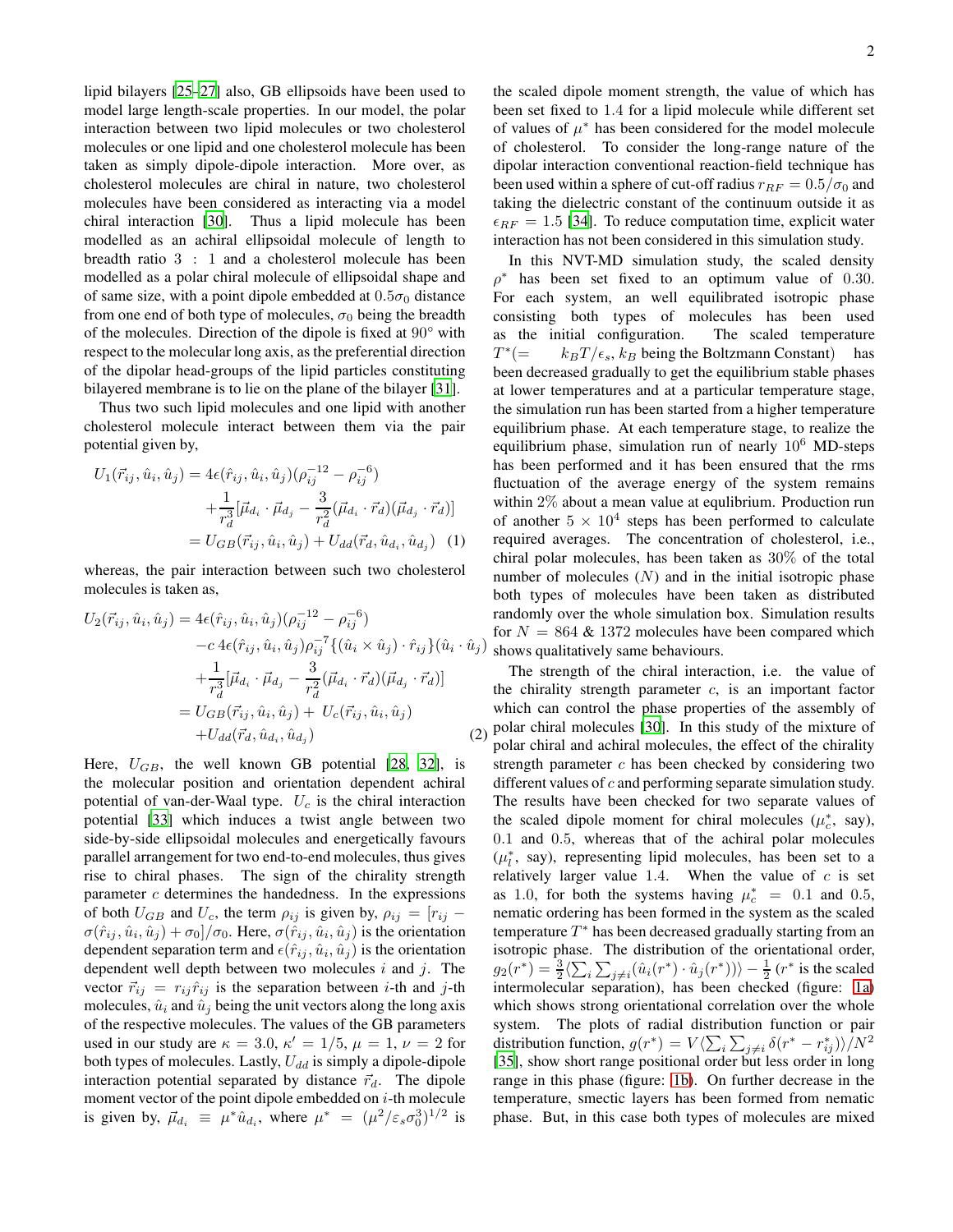in such a way that there exist tiny domains of polar chiral molecules inside the matrix of polar non-chiral molecules. Such domains, though weakly formed, can be found observing the structures of the stable phases obtained in this case for different  $\mu^*$  values. Snapshots of these phases obtained with  $\mu_c^* = 0.1$  and 0.5 has been presented in figures [2a](#page-2-1) and [2b](#page-2-1) respectively.

<span id="page-2-0"></span>

FIG. 1: Plots of (a)  $g_2(r^*)$  and (b)  $g(r^*)$  for  $c = 1.0$ ; (c)  $g_2(r^*)$  and (d)  $g(r^*)$  for  $c = 1.5$ .

When the value of  $c$  has been set to 1.5, with relative concentration of 30% chiral polar molecules, similar nematic ordering has been found to occur in the system by decreasing the temperature from an isotropic phase keeping the density of the system fixed. Plots of the orientational distribution function  $g_2(r^*)$  in this case too, show strong long distance orientational order (figure: [1c\)](#page-2-0) and the plots of pair distribution function  $g(r^*)$  (figure: [1d\)](#page-2-0) show the similar behaviour qualitatively as in the case with  $c = 1.0$ . Interestingly, in this case it has been found that, the chiral polar molecules have been aggregated together to form small domains of chiral molecules as the system has been allowed to evolve further keeping temperature fixed. Similar phases have been formed for both the values of  $\mu_c^* = 0.1$  and 0.5. As the temperature has been decreased further, starting from such a phase, smectic layers have been formed. Snapshots of the configurations of some of the smectic layers of considerable size, obtained in both the cases have been presented in figure [3,](#page-3-0) where the small domains of polar chiral molecules can clearly be identified. Comparison of the results obtained with  $c = 1.0$  and  $c = 1.5$  shows that the formation of domains enriched with polar chiral molecules is relatively stronger for  $c = 1.5.$ 

In these cases with  $\mu_c^* = 0.1$  and 0.5, partial bilayer ordering has been found in between the smectic layers. The polar achiral particles with dipole moment  $\mu_l^* = 1.4$ , which

<span id="page-2-1"></span>

FIG. 2: Snapshots of the configurations for  $c = 1.0$ ,  $\mu_l^* = 1.4$ , (a)  $\mu_c^* = 0.1$ , (b)  $\mu_c^* = 0.5$ , (c)  $\mu_c^* = 1.4$  and for  $c = 1.5, \mu_l^* = 1.4$ , (d)  $\mu_c^* = 0.1$ , (e)  $\mu_c^* = 0.5$ , (f)  $\mu_c^* = 1.4$ . Polar achiral molecules are shown in red and polar chiral molecules in blue. Positions of the dipoles are shown in black dots.

is present relatively higher in concentration  $(= 70\%)$  in the system, forms these bilayered smectic domains, whereas, the small smectic domains of chiral polar particles do not form bilayer. The plots of pair correlation functions  $g(z)^*$ of molecular center of masses and that of dipolar positions  $g_d(z^*)$  along the director axis (figure: [4\)](#page-3-1), computed in a fashion similar as  $g(r^*)$ , supports the smectic layer formation. But, if the functions are plotted taking both type of particles into account, then these plots do not show clear existence of bilayered domains (referred to the plots for 'mixture' in figure: [4a](#page-3-1) and [4b\)](#page-3-1). But when they are plotted considering different types of molecules separately, for polar achiral molecules (referred to the plots of 'lipids' in the figure: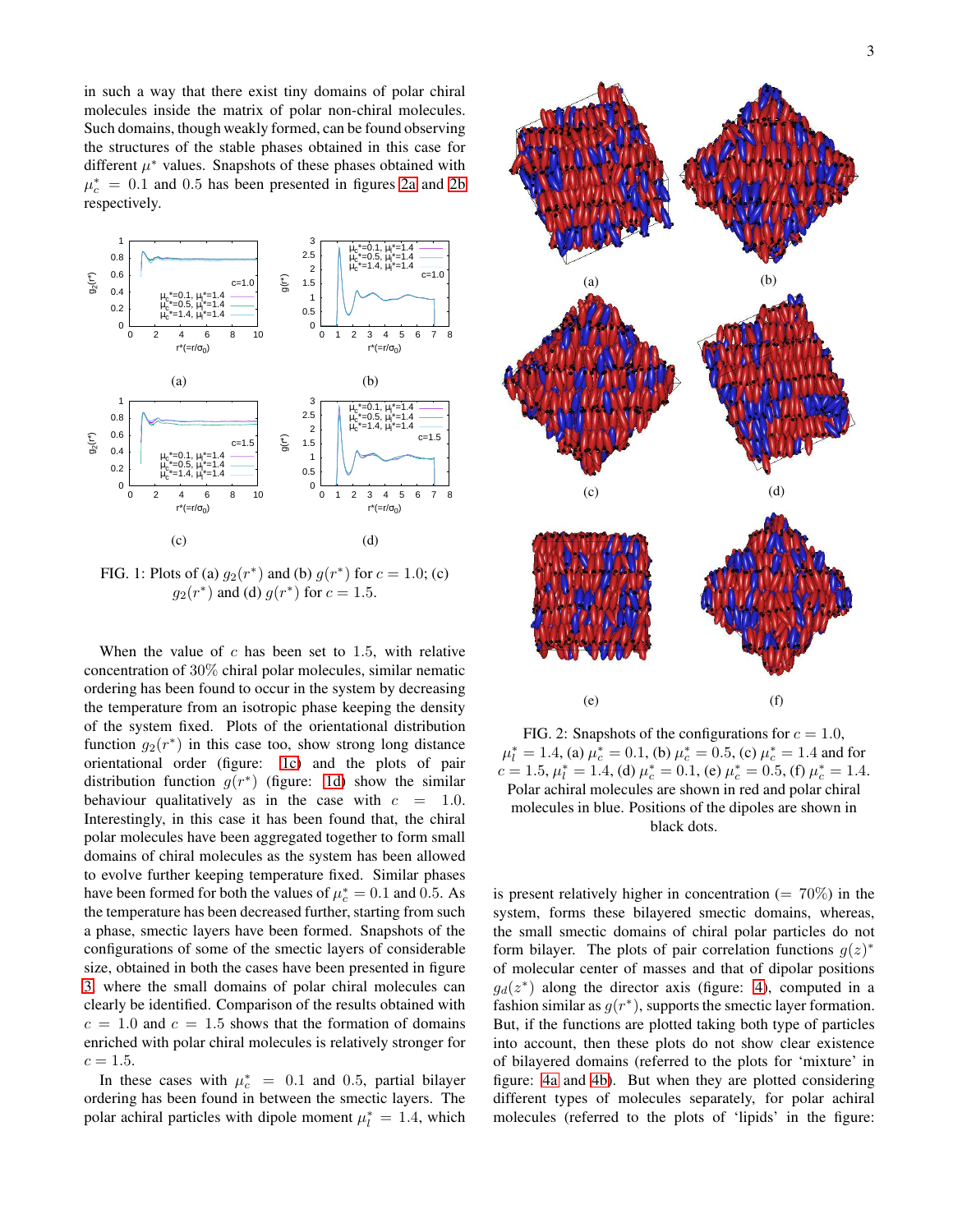<span id="page-3-0"></span>

(a)  $c = 1.5$ ,  $\mu_c^* = 0.1$ ,  $\mu_l^* = 1.4$ .



(b)  $c = 1.5$ ,  $\mu_c^* = 0.5$ ,  $\mu_l^* = 1.4$ .

FIG. 3: Snapshots of the configurations of some of the smectic layers obtained with  $c = 1.5$ ,  $\mu_l^* = 1.4$ , (a)  $\mu_c^* = 0.1$ , and (b)  $\mu_c^* = 0.5$ , for  $N = 864$ . View from the top of the layers i.e. along the direction of the director axis has been presented to show the particle positions only. Particles in red represent polar achiral molecules and particles in blue are polar chiral molecules.

[4a](#page-3-1) and [4b\)](#page-3-1) alternate peaks of both the functions are of comparable heights, indicating partial presence of bilayer where dipolar parts of polar achiral molecules (the model lipid molecules) of two adjacent smectic layers have been gathered together, whereas, for polar chiral molecules (the model

<span id="page-3-1"></span>

FIG. 4: Plots of  $g(z^*)$  and  $g_d(z^*)$  for different system with  $c = 1.5.$ 

cholesterol molecules) all the peaks of the both functions are of comparable heights (referred to the plots of 'cholesterols' in the figure: [4a](#page-3-1) and [4b\)](#page-3-1). Clearly, this partial bilayer formation is more prominent in the system with  $\mu_c^* = 0.5$  than  $\mu_c^* = 0.1$ . Snapshots of the configurations obtained in these cases are shown in the figure [2d](#page-2-1) and [2e.](#page-2-1)

<span id="page-3-2"></span>

FIG. 5: Plots of  $g(z^*)$  and  $g_d(z^*)$  for the system with  $c = 1.5, \mu_c^* = 1.4, \mu_l^* = 1.4.$ 

To check the effect of the dipole moment, a simulation run has been performed with the  $\mu_c^*$  value same as that of  $\mu_l^*$  i.e. both equal to 1.4. With both the values of  $c = 1.0$ and 1.5, in these systems too, nematic phases have been formed (figure: [1a](#page-2-0) and [1c\)](#page-2-0) on decreasing the temperature from respective higher temperature isotropic phases. On further decrease in the temperature, smectic layers have been formed, but, most interestingly, complete bilayered ordering has been found here in the smectic layers, i.e., the dipolar parts of both types of molecules of adjacent smectic layers gathered together to form an uniform bilayered structure. Snapshot of the configurations obtained with such  $\mu_l^*$  and  $\mu_c^*$  values have been presented in the figure [2c](#page-2-1) for a system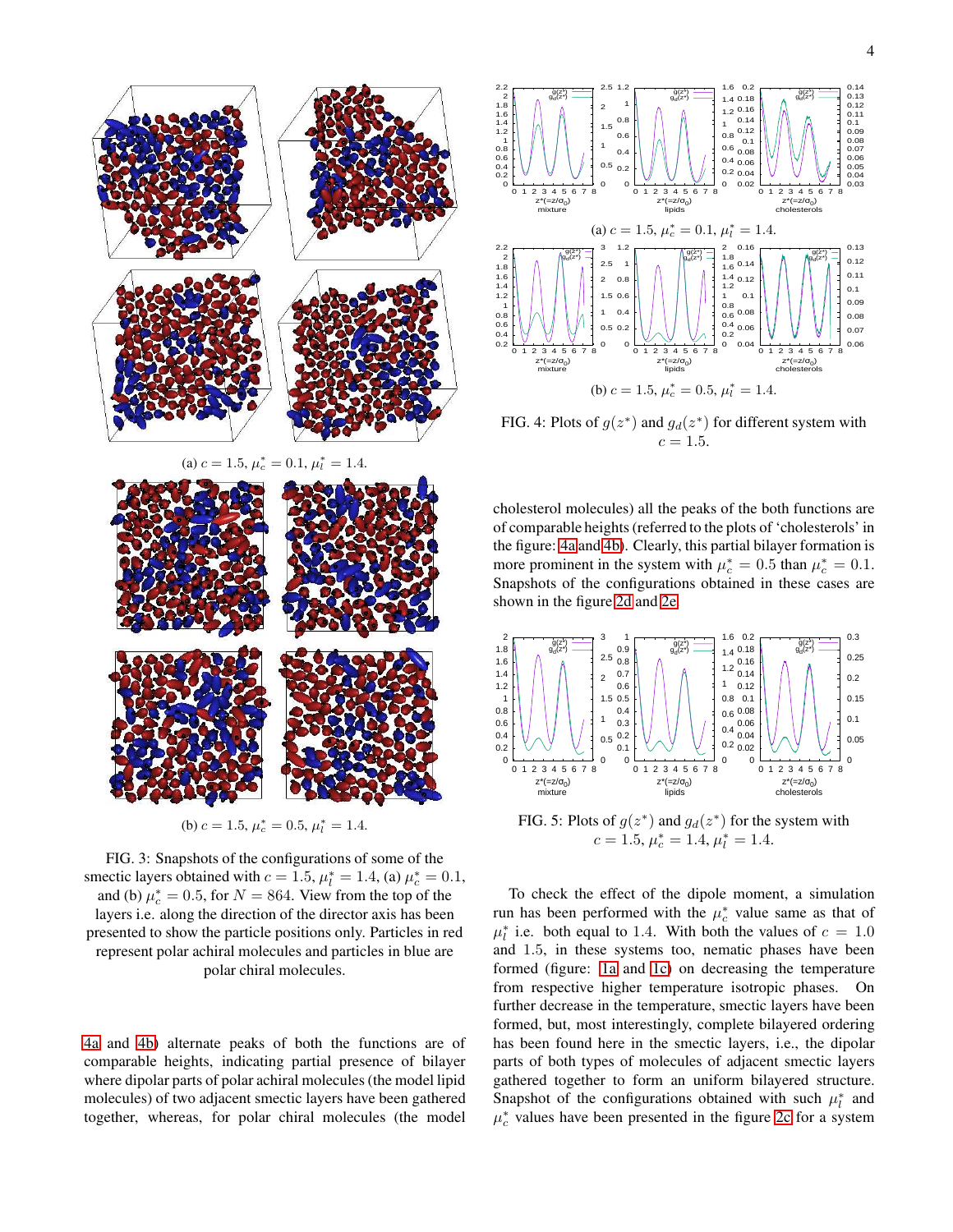<span id="page-4-15"></span>

FIG. 6: Snapshots of the configurations of some of the smectic layers obtained with  $c = 1.5$ ,  $\mu_l^* = 1.4$ , (a)  $\mu_c^* = 1.4$ for  $N = 864$ . View from the top of the layers i.e. along the direction of the director axis has been presented to show the particle positions only. Particles in red represent polar achiral molecules and particles in blue are polar chiral molecules.

having  $c = 1.0$  and in figure [2f](#page-2-1) for  $c = 1.5$ . The plots of  $g(z^*)$  and  $g_d(z^*)$  (figure: [5](#page-3-2) with  $c = 1.5$ ) for the mixture of both type of molecules and separately for each type of molecules show similar variation. In these cases, the alternate peaks of comparable heights for both the functions have been occurred in same position indicating the presence of completely bilayered smectic layers. Small domains of chiral molecules have also been found to occur in this case. Snapshots of some smectic layers in the configuration obtained in a system with  $c = 1.5$  have been shown in figure [6,](#page-4-15) which shows the presence of small domains riched with polar chiral molecules i.e. the model cholesterol molecules. These domains are also bilayered in this case, as supported by the plots of  $g(z^*)$  and  $g_d(z^*)$  (figure: [5\)](#page-3-2). The highest scaled temperature at which this completely bilayered smectic phase has been formed is relatively greater, having value  $T^* = 1.8$ , than that where partially bilayered smectic phases formed with lower values of  $\mu_c^*$ . For  $\mu_c^* = 0.1$  and 0.5, the partial bilayers start forming at a scaled temperature  $T^* = 1.6$ .

In this NVT Molecular Dynamics simulation study, it has been found that, the strength of chiral interaction is an important factor which controls the domain formation in the system of mixture of polar achiral molecules and polar chiral molecules of same sizes. Here, the polar achiral molecules have been used as a coarse-grained model of lipid molecules and the polar chiral molecules as the model of cholesterol molecules. Formation of stable bilayers has been possible controlling the dipole moment of the chiral molecules. Despite the simple coarse-grained modelling of a system of the mixture of lipids and cholesterols, this simulation study successfully generates cholesterol rich small smectic domains in a matrix of lipid multi-bilayer considering molecular-level physical interactions. Thus, this study represents a computational model for the 'rafts' that can be found in lipid membranes, the study of which is important not only from the point of its complex structure and phase behaviour but also of biological importance. Further studies focusing on molecular level coarse-grained modelling of certain affinities between different kinds of lipids e.g. phospholipids, sphingolipids etc., cholesterols and proteins are needed to develop complete understanding of the complex phase-behaviour of the plasma membrane. The phase separation between cholesterol and lipid molecules, as has been resulted in the present simulation, may as well be considered as the first step to simulate the organization of rafts. Considering all these points, it is our aim to study multicomponent bilayer, consisted of phospholipids, sphingolipids, cholesterols and proteins present in suitable percentage in appropriate environment to understand the mechanism behind raft formation.

- <span id="page-4-0"></span>∗ [tanaypaul9492@gmail.com](mailto:tanaypaul9492@gmail.com)
- <span id="page-4-1"></span>† [jsphy@caluniv.ac.in](mailto:jsphy@caluniv.ac.in)
- <span id="page-4-2"></span>[1] O. G. Mouritsen, Chapter 7 in the book: *Advances in the Computer Simulations of Liquid Crystals*, P. Pasini, C. Zannoni (Eds.), Kluwer Academic Publishers, Netherlands, 2000.
- <span id="page-4-3"></span>[2] J. R. Silvius, Biochim. Biophys. Act., 1610, 174 (2003).
- <span id="page-4-4"></span>[3] D. A. Brown, E. London, J. Biol. Chem., 275, 17221 (2000).
- <span id="page-4-5"></span>[4] D. Lingwood, K. Simons, Science, 327, 46 (2010).
- <span id="page-4-6"></span>[5] E. London, Curr. Opin. Struct. Biol., 12, 480 (2002).
- [6] S. A. Kane, M. Compton, N. Wilder, Langmuir, 16, 8447 (2000).
- [7] C. Dietrich, L. A. Bagatolli, Z. N. Volovyk, N. L. Thompson, M. Levi, K. Jacobson, E. Gratton, Biophys. J., 80, 1417 (2001).
- <span id="page-4-7"></span>[8] A. Honigmann, A. Pralle, J. Mol. Biol., 428, 4739 (2016).
- <span id="page-4-8"></span>[9] P. L. Yeagle, Biochim. Biophys. Act., 822, 267 (1985).
- [10] P. L. Yeagle, The Biology of Cholesterol, CRC Press, Boca Raton, FL, 1988.
- <span id="page-4-9"></span>[11] O. G. Mouritsen, K. Jørgensen, Mol. Memb. Biol., 12, 15 (1995).
- <span id="page-4-10"></span>[12] C. V. S. S. V. Gopalakrishna, C. Haranadh, C. R. K. Murty, Trans. Faraday Soc., 63, 1953 (1967).
- <span id="page-4-11"></span>[13] M. E. Cates, S. A. Safran (eds.), Curr. Opin. Colloid. Interface Sci., 2, 359 (1997).
- <span id="page-4-12"></span>[14] S. Banerjee, J. Saha, Physics A, 362, 423 (2006).
- [15] M. Nielsen, L. Miao, J.H. Ipsen, O.G. Mouritsen, M.J. Zuckermann, Phys. Rev. E, 54, 6889 (1996).
- <span id="page-4-13"></span>[16] M. Nielsen, L. Miao, J.H. Ipsen, M.J. Zuckermann, O.G. Mouritsen, Phys. Rev. E, 59, 5790 (1999).
- <span id="page-4-14"></span>[17] L. Saiz, M. L. Klein, Acc. Chem. Res., 35, 482 (2002).
- [18] G. Brannigan, F. L. H. Brown, J. Chem. Phys., 120, 1059 (2004).
- [19] I. R. Cooke and M. Deserno, The Journal Of Chemical Physics, 123, 224710 (2005).
- [20] C. Arnarez, J. J. Uusitalo, M. F. Masman, H. I Ingólfsson, D. H. de Jong, M. N. Melo, X. Periole, A. H. De Vries, and S. J. Marrink, J. Chem. Theory Comput., 11, 260-275 (2015).
- [21] S. J. Marrink, H. J. Risselada, S. Yefimov, D. P. Tieleman and A. H. de Vries, J. Phys. Chem. B, 111, 7812-7824 (2007).
- [22] O. Farago, Journal Of Chemical Physics, 119, 596 (2003).